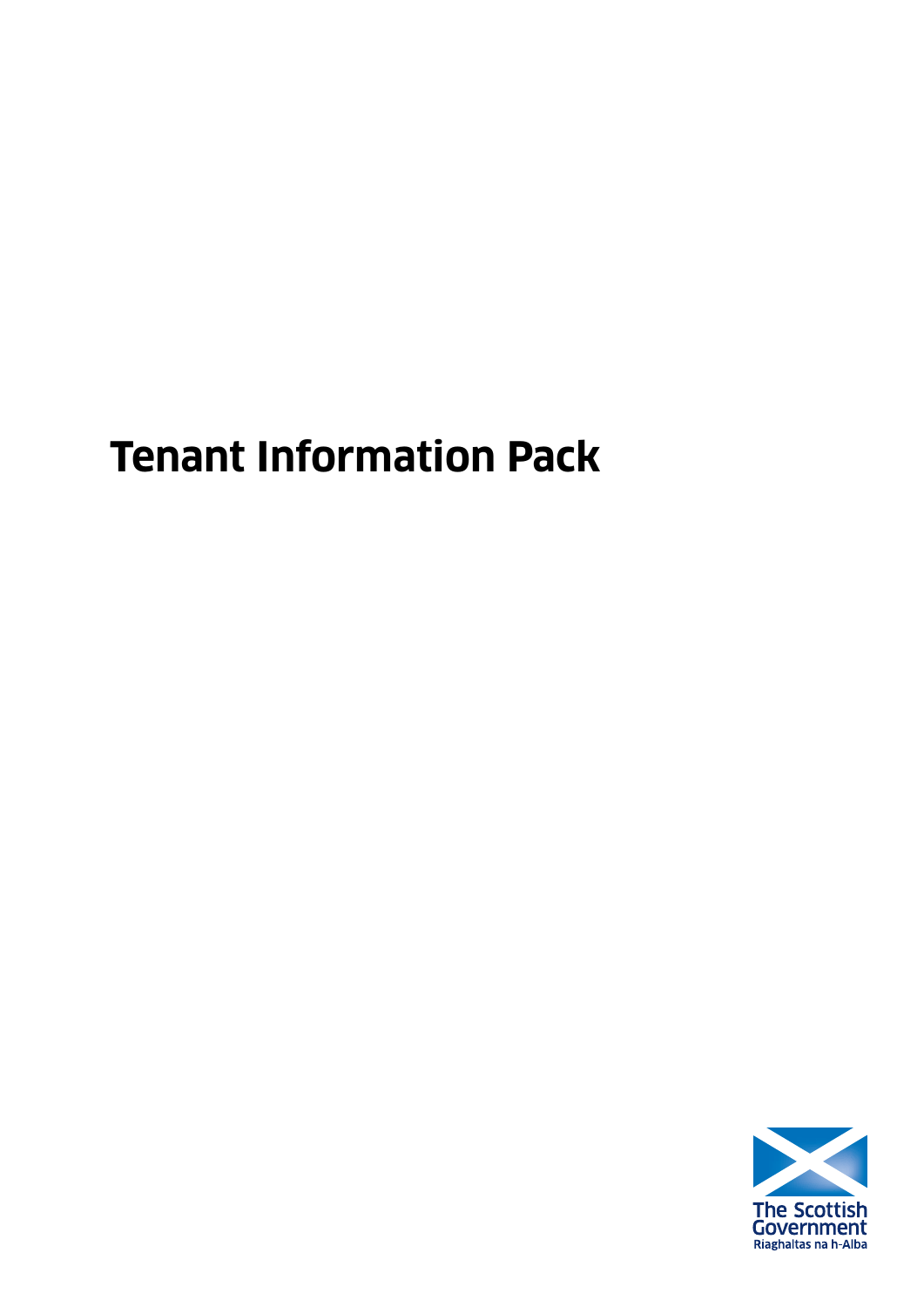# **TENANT INFORMATION PACK**

# **Acknowledgement form**

|                    | Name and address of landlord (or letting agent if applicable):            |
|--------------------|---------------------------------------------------------------------------|
|                    |                                                                           |
|                    |                                                                           |
|                    |                                                                           |
|                    |                                                                           |
|                    |                                                                           |
|                    | By the time your tenancy begins, the landlord must give you the following |
| documents:         |                                                                           |
|                    | Tenancy agreement                                                         |
|                    | Gas Safety Certificate (if applicable, e.g. if you have a gas boiler)     |
|                    | Tenant Information Pack (see attached)                                    |
|                    |                                                                           |
|                    | Also, if you are signing up to a short assured tenancy, the landlord must |
|                    | give you the following before the tenancy is created:                     |
|                    | AT5 form                                                                  |
|                    |                                                                           |
| <b>Declaration</b> |                                                                           |
|                    |                                                                           |
|                    |                                                                           |
|                    | I confirm that I have given the tenant all the above documents.           |
|                    |                                                                           |
|                    |                                                                           |
|                    |                                                                           |
|                    | I confirm that I have received all the above documents.                   |
|                    |                                                                           |
|                    |                                                                           |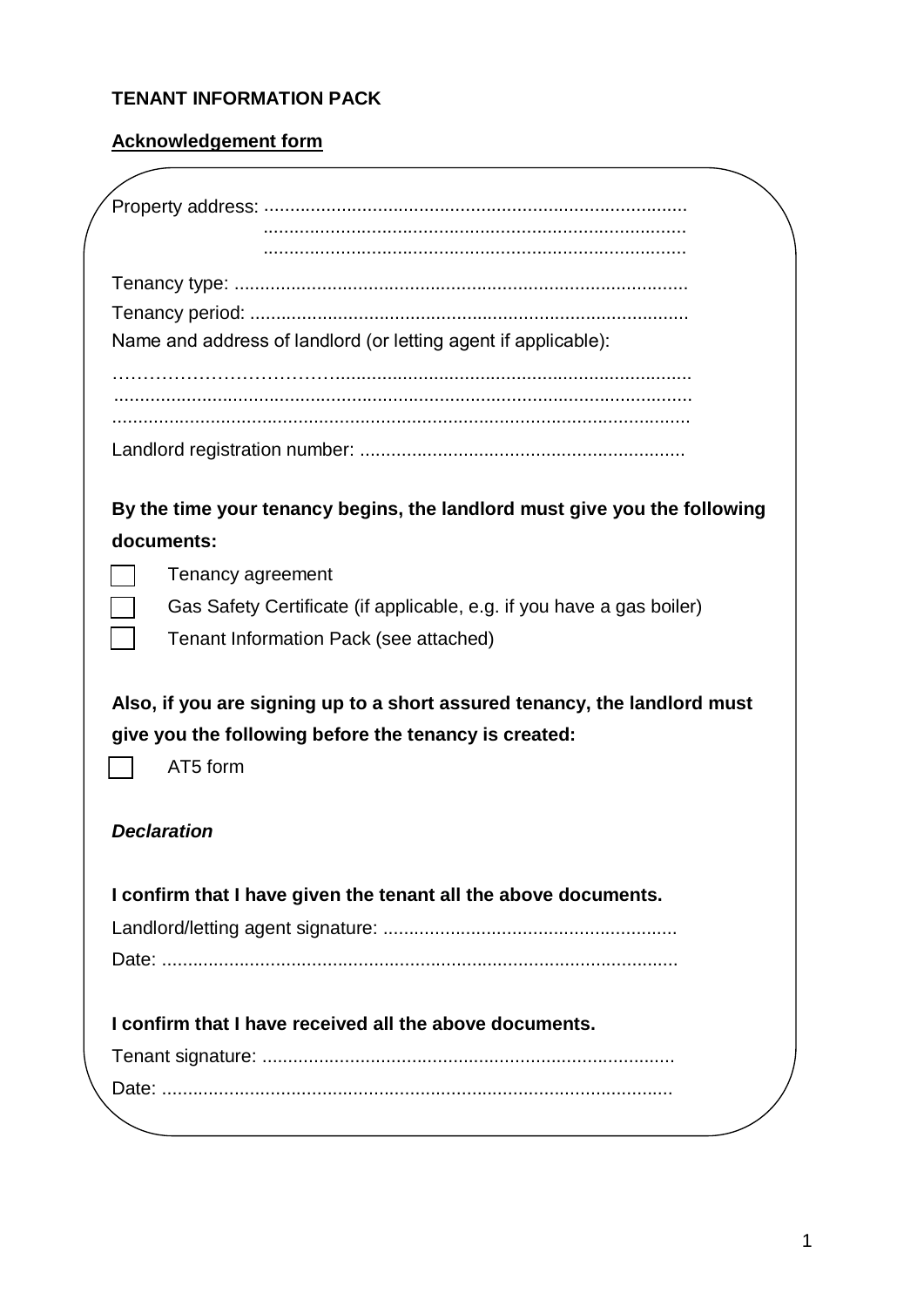# **Tenant Information Pack for the Private Rented Sector**

# **What is the Tenant Information Pack?**

- The pack gives information to tenants in privately rented housing. It talks about your home, tenancy and landlord, and the responsibilities of you and your landlord.
- The pack is not part of your tenancy agreement but sets out important information that is relevant to you and your landlord. The pack contains a summary of legislation relevant to private tenants. Should you want more detailed legal information, or opinion, you should seek specialist advice.

# **Why is the pack important?**

- The pack gives you clear information about private renting.
- The pack ensures that all tenants in privately rented homes receive the same information.

# **How does the pack work?**

- If you sign an assured or short assured tenancy, your landlord has a legal duty to give you a Tenant Information Pack, under section 30A of the Housing (Scotland) Act 1988. Your landlord must do this by your tenancy start date.
- If a letting agent manages your tenancy you should still receive a pack.
- At least one pack should be provided for each tenancy agreement. Where there are joint tenants they can be asked to accept one pack between them.
- The pack must be signed and receipted by you and your landlord (unless it is sent or acknowledged by email).
- If the landlord does not provide the pack, they can be fined up to £500. If you  $\bullet$ have not received a pack, you should report this to your local council's housing department.

# **Other useful information**

You can view the Tenant Information Pack online at www.scotland.gov.uk/tenant/info

The pack contains web links to further information. If required, this information can be provided in hard copy. To request any additional information call the Scottish Government's Private Rented Sector Policy team on 08457 741 741 or 0131 556 8400.

Copies of the Tenant Information Pack are available in other formats and translations. Please call 08457 741 741 or 0131 556 8400, or email [ceu@scotland.gsi.gov.uk,](mailto:ceu@scotland.gsi.gov.uk) for more information.

**Private Rented Sector Policy team, Scottish Government**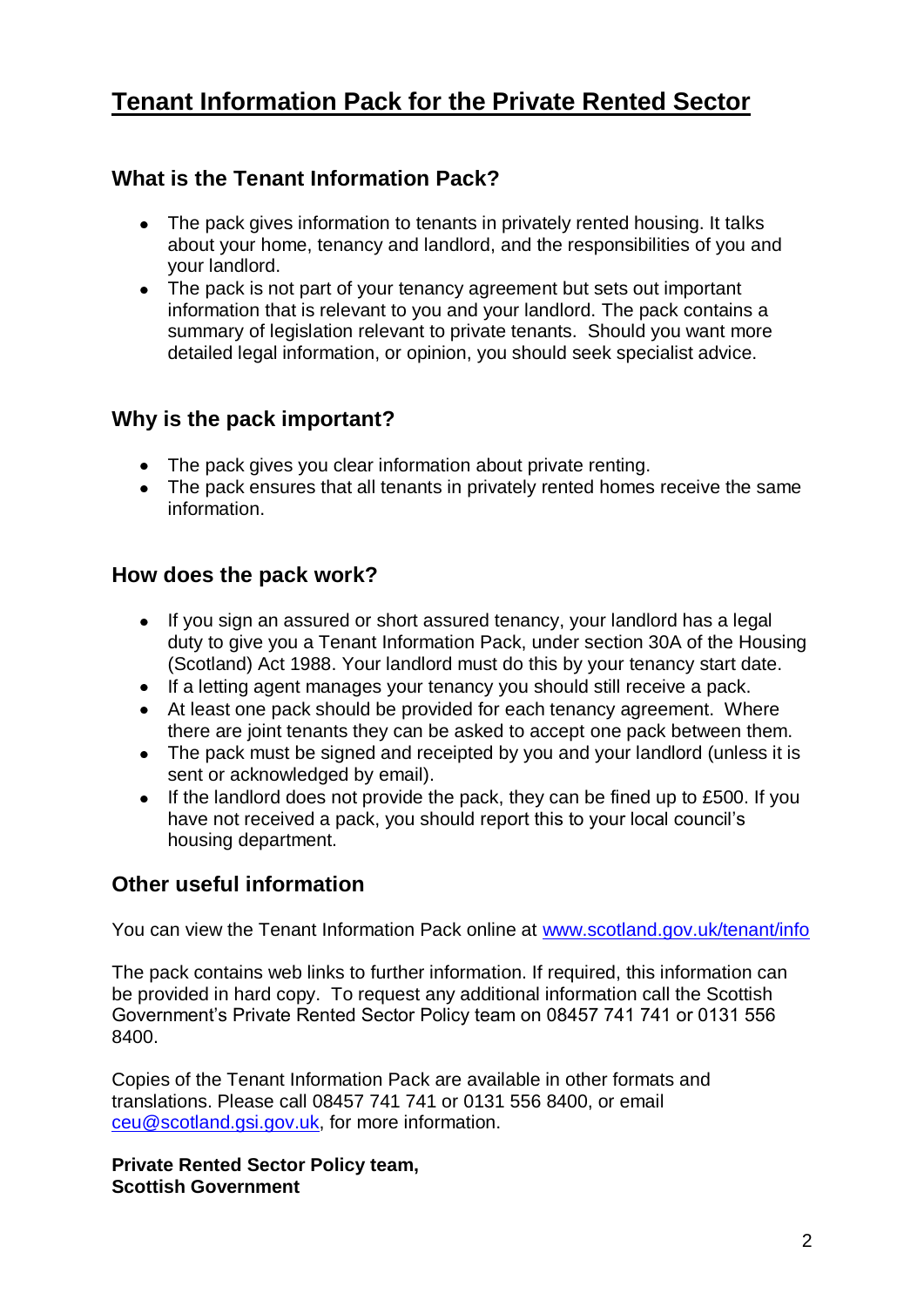# **TENANT INFORMATION PACK**

# **Contents**

### **1 Your tenancy**

- 1.1 Short assured tenancy
- 1.2 Assured tenancy
- 1.3 Tenancy agreement
- 1.4 Ending your tenancy
- 1.5 Grounds for landlords regaining possession of their property

#### **2 Information about the property**

- 2.1 Gas safety
- 2.2 Electrical safety
- 2.3 Energy Performance Certificate
- 2.4 Council Tax
- 2.5 Number of people who may live at the property
- 2.6 Repairing Standard
- 2.7 Inventories
- 2.8 Fire safety

#### **3 Information about your landlord**

- 3.1 Landlord registration
- 3.2 House in multiple occupation (HMO) licensing

### **4 Responsibilities of tenants and landlords**

- 4.1 Tenant's main responsibilities
- 4.2 Landlord's main responsibilities
- 4.3 Role of letting agents
- 4.4 Harassment and unlawful eviction
- 4.5 Tenancy deposit schemes
- 4.6 Antisocial behaviour tenant and landlord obligations

### **5 Further advice and support**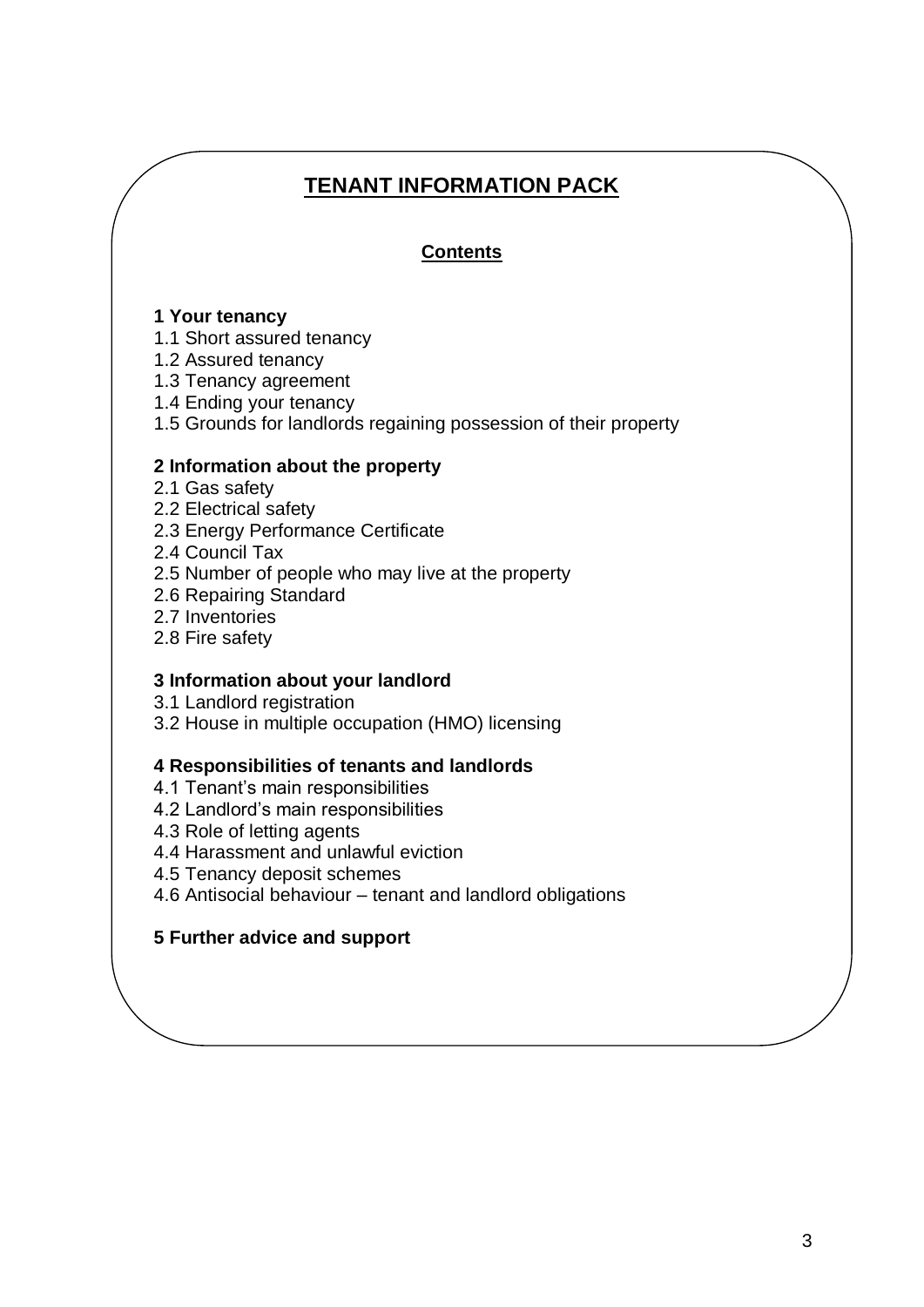# **1 Your tenancy**

Your rights in privately rented housing depend on the type of tenancy agreement you have with your landlord. The following information provides a broad set of rules for the most common tenancies – assured and short assured tenancies. If there is any doubt, you should get legal advice to be certain of the type of agreement you have signed or are being asked to sign.

### **1.1 Short assured tenancy**

The most common type of agreement in the private sector is a short assured tenancy, which has been available since 2 January 1989. Your landlord must give you a special form (called an AT5 form) before you sign your tenancy agreement or move in. The form states it is a short assured tenancy. The initial let must be for at least six months otherwise it is not a short assured tenancy. After the initial let period your landlord has the right to reclaim possession of the property. However, short assured tenancies could be for longer, so you may want to discuss this with your landlord to see whether both parties would like a longer period of let.

You can see a sample AT5 form at: [www.scotland.gov.uk/tenant/info/forms](http://www.scotland.gov.uk/tenant/info/forms)

### **Joint tenancies**

If you and your flatmates or housemates have a joint tenancy agreement, you will all have exactly the same rights and responsibilities. This means you are all equally responsible for paying the rent and keeping to the terms of your tenancy agreement.

If you want to end the tenancy, you will need to get the other joint tenants' permission first, because this will end the tenancy for everyone. However, if the other tenants do not want to move out, they can try to negotiate a new agreement with the landlord.

### **1.2 Assured tenancy**

If you rent your property from a private landlord or letting agent, you will probably have an assured tenancy if:

- your tenancy started after 2 January 1989, and
- before the tenancy started, you were **not** given an AT5 form stating that it was to be a short assured tenancy, and
- $\bullet$  the place where you live is rented as a home, and
- $\bullet$  it is your only or main home.

An assured tenancy gives you greater security of tenure than a short assured tenancy. This means that it is more difficult for your landlord to require you to leave. If you would like further advice and assistance on assured tenancies, contact your local Citizens Advice Bureau or Shelter Scotland (*see section 5 - further advice and support*).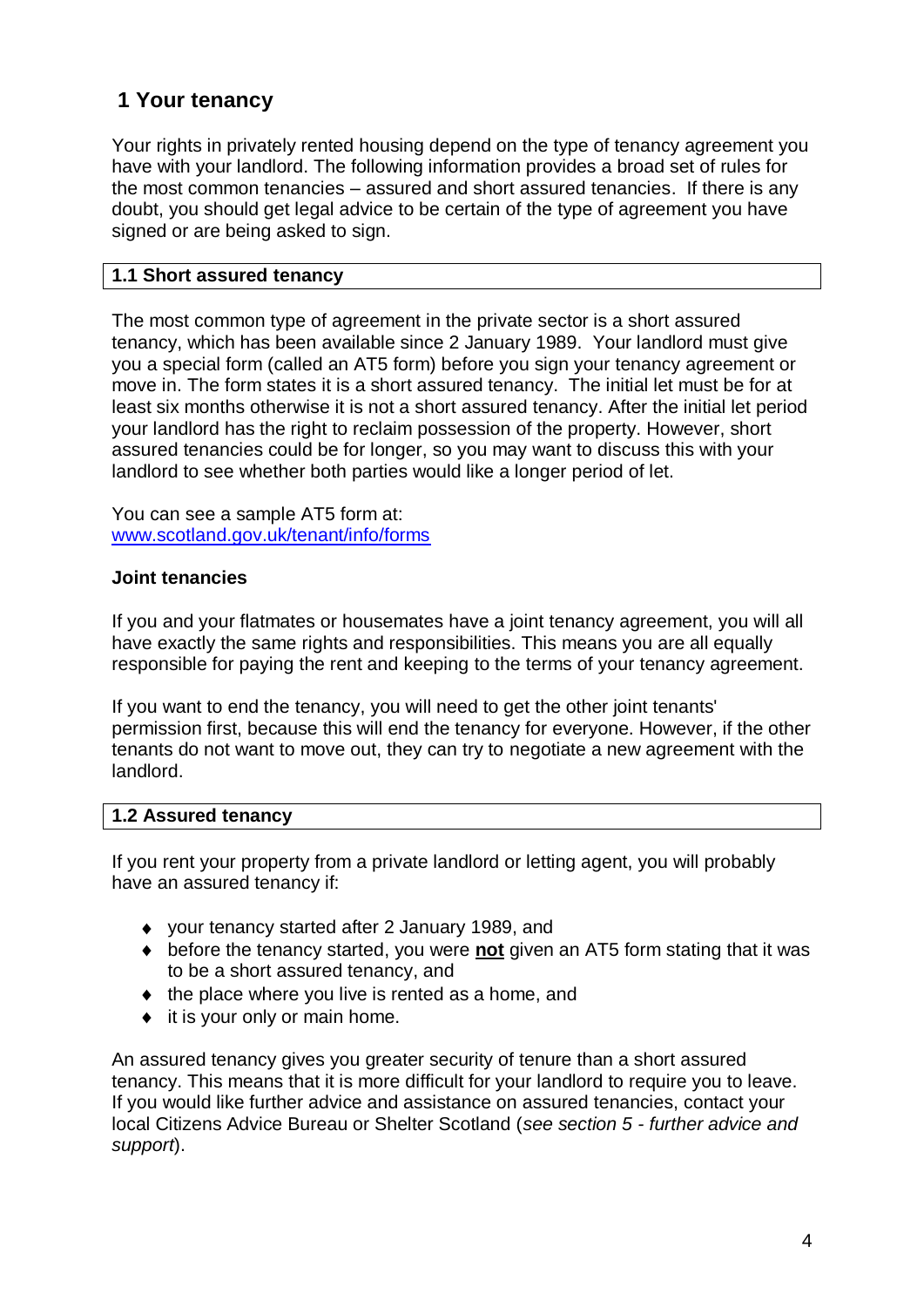### **1.3 Tenancy agreement**

The tenancy agreement must be a written document. Its terms should be agreed between you and the landlord or letting agent before you sign it.

You can see an example of a model tenancy agreement, created by the City of Edinburgh Council, at [www.scotland.gov.uk/tenant/info/forms.](http://www.scotland.gov.uk/tenant/info/forms) Your landlord may, however, provide their own style of tenancy agreement, which may still be legally binding. Where there is any doubt you should seek legal advice.

In general, your tenancy agreement will include the following:

- The name and address of the landlord or agent (or both).
- The landlord's registration number.
- $\bullet$  The length of the tenancy, with start and end dates.
- Rent: amount due, when it is due, how it should be paid and if it will increase during the tenancy.
- How much is the deposit and possibly which tenancy deposit scheme (*see section 4.5*) will hold the deposit.
- Who is responsible for internal decoration and internal and external repairs and maintenance.
- $\triangleleft$  How many tenants may occupy the property.
- Any condition or restrictions on the use of the property, for example about pets, guests or smoking.

### **1.4 Ending your tenancy**

If you have a *short assured tenancy* your tenancy agreement will state how long you will be renting the property. At the end of that time, your tenancy will automatically renew itself unless:

- your landlord gives you written notice that they want you to leave the property;
- $\bullet$  vou give your landlord written notice that you want to leave at the end of the fixed term; or
- $\bullet$  vour tenancy agreement states what will happen at the end of the initial fixed term.

If you have an *assured tenancy* your tenancy agreement may or may not state how long you will be renting the property. If a time period is stated, during this period it will be a "contractual assured tenancy" and your original tenancy agreement may set out how and why your landlord can require you to leave the property. If you continue to live in the property after your original tenancy agreement ends, and if you do not sign a new tenancy agreement with the landlord, your contractual tenancy will be converted into a "statutory assured tenancy" with no fixed end date.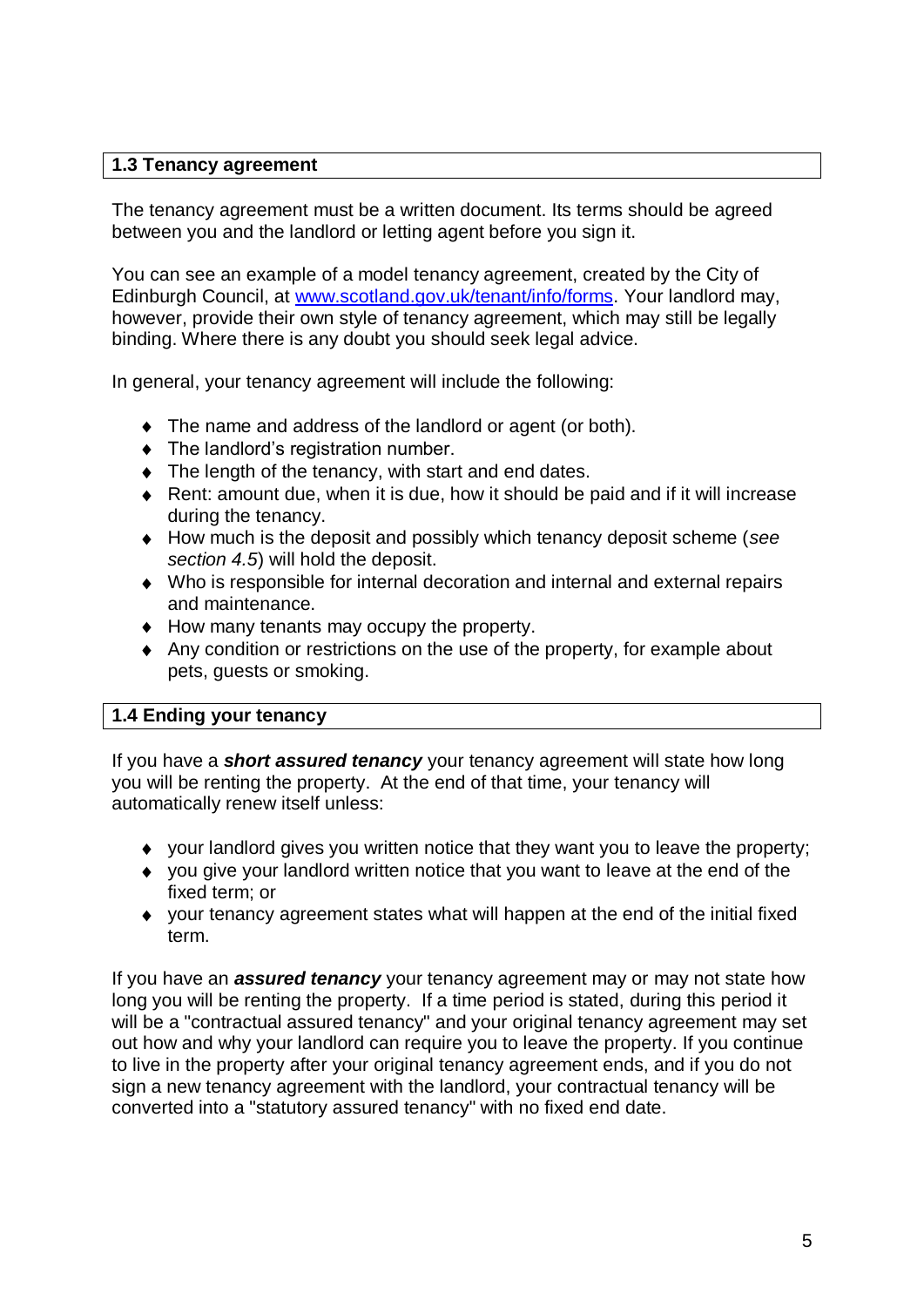# **If you want to leave**

If you have a *short assured tenancy* it is important to consider the following:

*Ending the tenancy at the end of the fixed term*: if you want to leave when the fixed term ends, you should give your landlord written notice. Your tenancy agreement should state how much notice you need to give.

*Ending the tenancy before the fixed term ends*: your tenancy agreement should say whether or not you can end your tenancy before the fixed term ends, and how much notice you need to give. If your tenancy agreement does not mention this, you may find your landlord can still charge you rent until the fixed term ends, even if you need to move out before this.

If you have an *assured tenancy* your tenancy agreement should state how much notice you need to give if you wish to leave the property. You must provide your landlord with written notice if you wish to leave.

#### **When your landlord wants you to leave**

If you have a *short assured tenancy* your landlord can give you notice in writing at least two months before the end of the initial fixed term or at any time afterwards that they want possession of the property. They can serve notices during the tenancy to coincide with the agreed termination date. If you do not vacate the property at this time, your landlord can start legal action against you.

To gain possession at the end of a short assured tenancy, your landlord must serve you with a written Notice to Quit and either a Section 33 Notice or an AT6 Notice depending on why they want you to leave. These forms can be viewed at [www.scotland.gov.uk/tenant/info/forms.](http://www.scotland.gov.uk/tenant/info/forms)

With an *assured tenancy*, however, you have greater security of tenure. As highlighted at the start of this section, your tenancy may have no fixed end date. In this situation your landlord must apply for a court order requiring you to leave on the grounds mentioned in section 1.5 below. You cannot be required to leave if none of those grounds apply.

### **Breach of tenancy**

If you breach any terms of the tenancy, your landlord can seek possession using the grounds for regaining possession (*see section 1.5*).

If you receive a Notice to Quit or AT6 Notice, do not ignore it. If you would like further advice and assistance on this, contact your local Citizens Advice Bureau or your local council's housing office.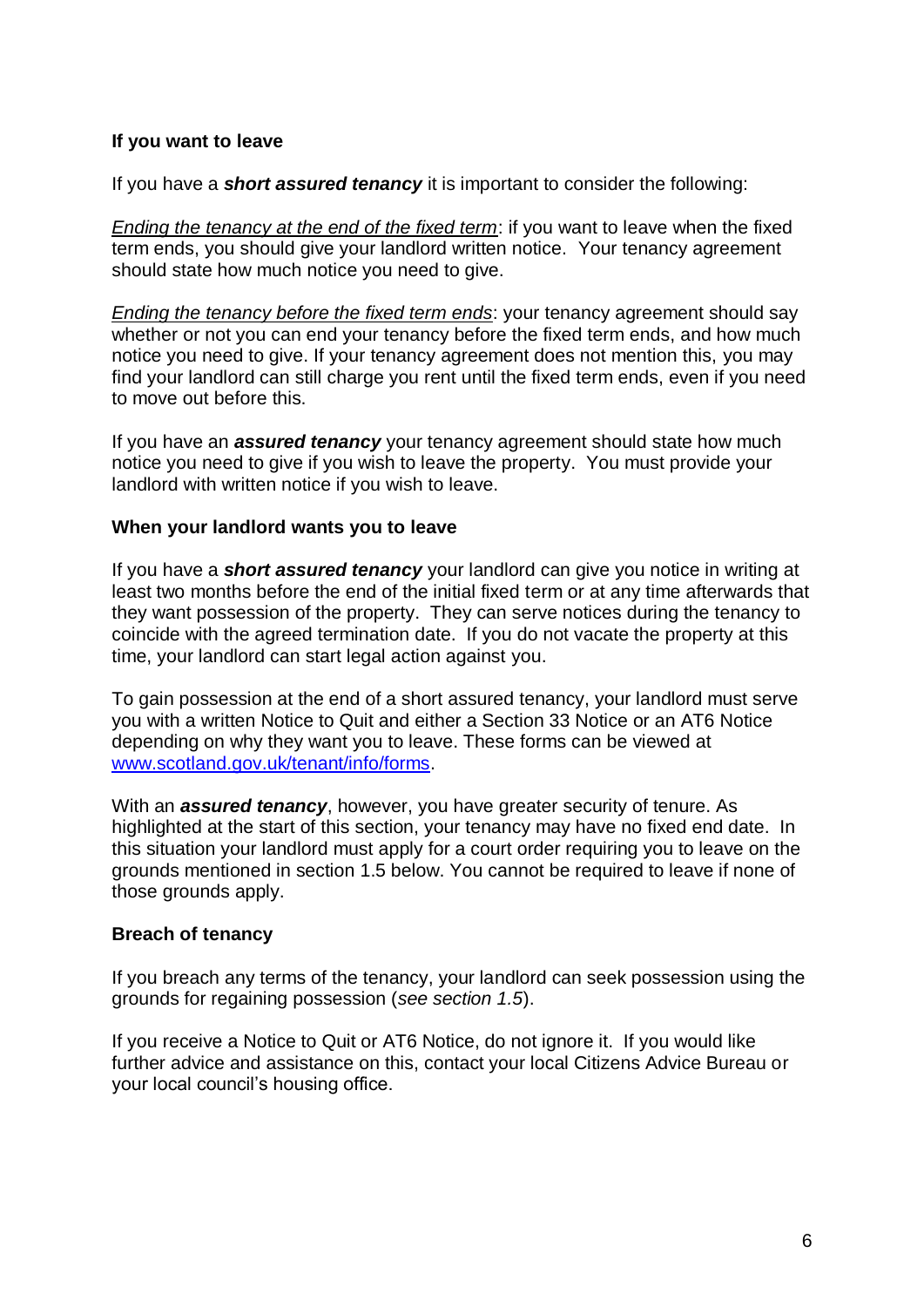# **1.5 Grounds for landlords regaining possession of their property**

There are 17 grounds a private landlord can use to evict an assured or short assured tenant. Grounds 1-8 are mandatory grounds: that is, if they are proved, a Sheriff must grant an order for possession. Grounds 9-17 are discretionary grounds: that is, even if they are proved, a Sheriff will grant a possession order only if they believe it is reasonable to do so. In summary, the grounds are:

# *Mandatory grounds*

- **(1)** The landlord wants the property to be their own home or the property was previously their own home.
- **(2)** A lender has repossessed the landlord's property due to mortgage arrears and wants to sell it.
- **(3)** Off-season holiday let (i.e. the property is normally rented out as a holiday home).
- **(4)** Short leases (less than 12 months) between lets to students.
- **(5)** The property is needed by a minister or full-time lay missionary.
- **(6)** The landlord intends to carry out major work on the property.
- **(7)** The tenant has died and the landlord starts the eviction process within 12 months of the death.
- **(8)** The tenant has three months' rent arrears. This is a mandatory ground, however, Sheriffs may apply discretion where the rent arrears have been caused by a delay in paying housing benefit.

# *Discretionary grounds*

- **(9)** Suitable alternative accommodation is available to the tenant.
- **(10)** The tenant was served a Notice to Quit but did not leave.
- **(11)** Persistent delay in paying rent.
- **(12)** Some rent is unpaid.
- **(13)** Breach of the tenancy agreement.
- **(14)** The tenant has allowed or caused damage to the property or the building's common parts.
- **(15)** The tenant has used the property for illegal purposes or has caused a nuisance or annoyance to neighbours.
- **(16)** Damage to the landlord's furniture.
- **(17)** The property was let to the tenant because of their job and they no longer have this job.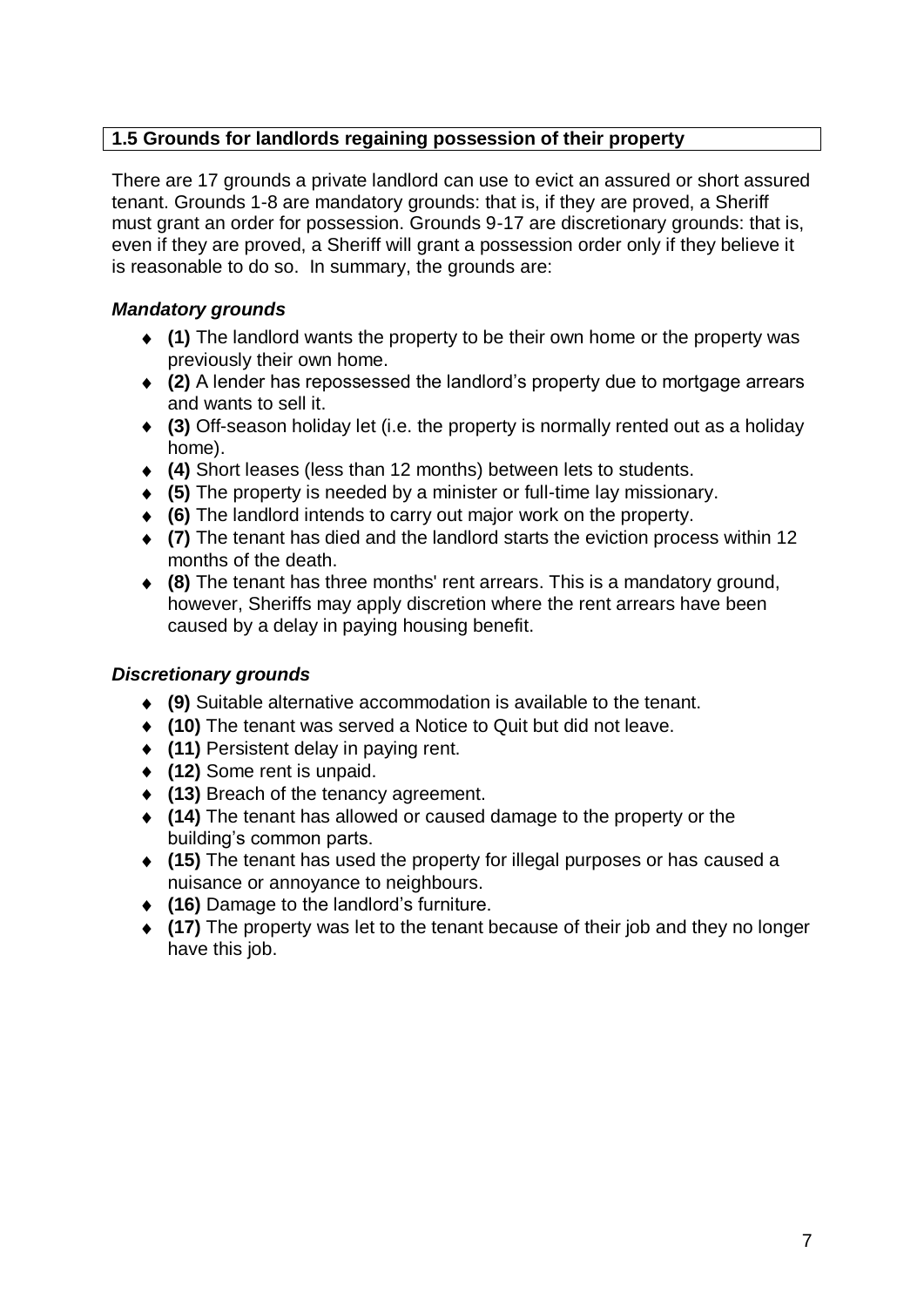# **2 Information about your property**

Your landlord must make sure the property is safe. The electricity supply, plumbing, water and heating systems should all be in good condition. If you have any concerns about the safety of any item in the property, you should speak with the landlord. It is important that you do not move into the property until the landlord has dealt properly with your concerns.

# **2.1 Gas safety**

If your property has a gas supply, your landlord must arrange for an annual Landlord Gas Safety Record to be carried out by a Gas Safe registered engineer. You should receive a copy of this certificate. If your landlord does not provide you with a safety certificate you can contact the Health and Safety Executive for advice (*see section 5 - further advice and support*).

If you know that your gas installations or pipework are defective, you must tell your landlord or letting agent. You must never use appliances that are condemned or unsafe.

# **2.2 Electrical safety**

Your landlord, in accordance with the Repairing Standard for private rented properties (see section 2.6), must ensure that the electrical installation and appliances provided with the property are in a reasonable state of repair and in proper working order.

The Electrical Safety Council suggest that the best way for landlords to comply with this is by having a registered electrician carry out an inspection and test of the electrical installation (known as an Electrical Installation Condition Report) and Portable Appliance Testing at suitable intervals. Speak with your landlord if you have any concerns about electrical safety as they should be able to provide you with information on the latest safety inspection. Alternatively, advice and guidance is available on the Health and Safety Executive website (*see section 5 - further advice and support*).

### **2.3 Energy Performance Certificate**

An Energy Performance Certificate (EPC) shows a property's energy efficiency. It also highlights potential improvements that could save energy. On request, landlords must give prospective tenants (i.e. new tenants, not tenants who are simply renewing a lease) an EPC. However, if you rent only a single room in a larger property, your landlord need not provide an EPC.

When advertising a property for rent, landlords must state its energy efficiency rating.

You can download a sample EPC from the Scottish Government website: [www.scotland.gov.uk/tenant/info/forms](http://www.scotland.gov.uk/tenant/info/forms)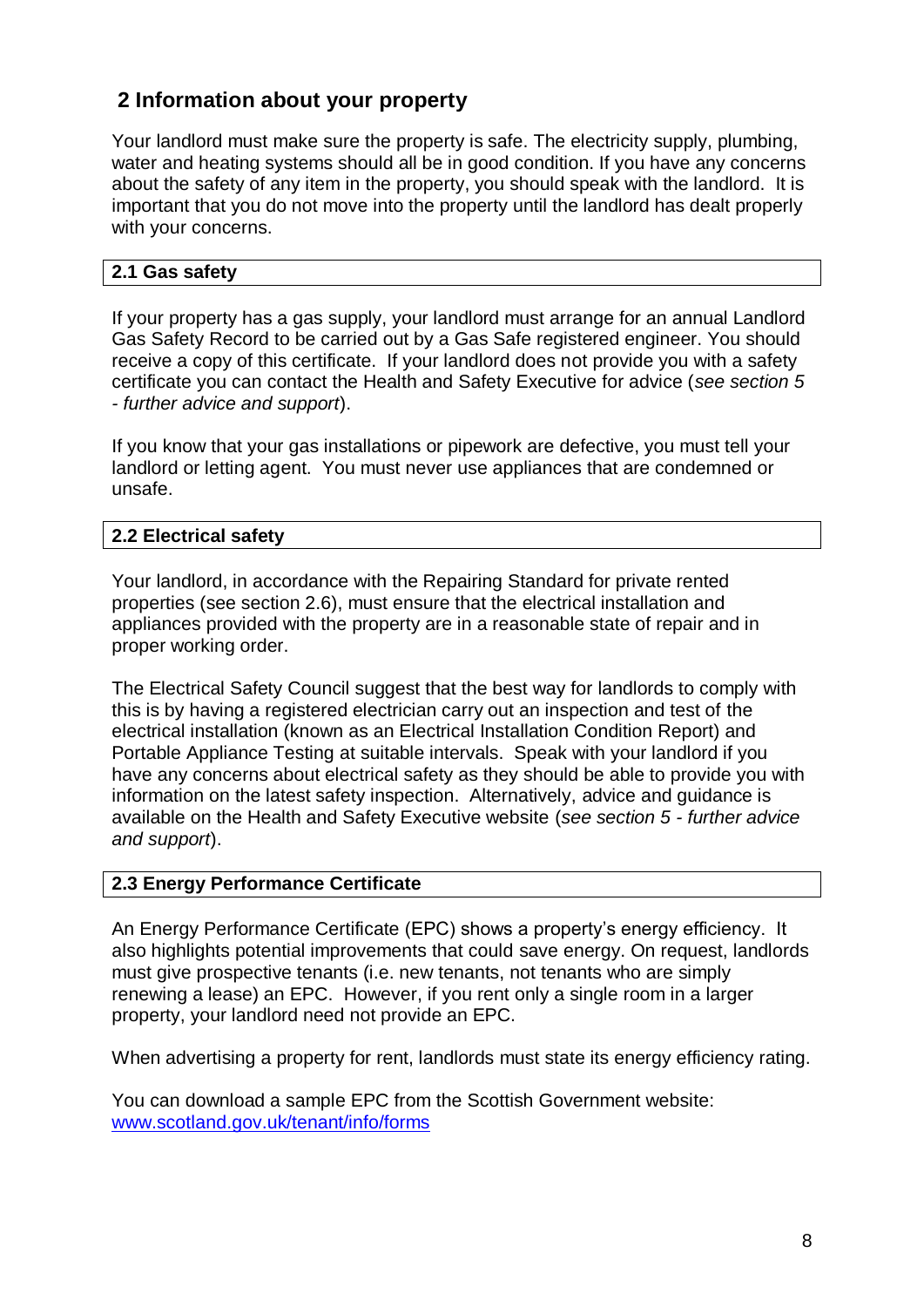### **2.4 Council Tax**

Your tenancy agreement will probably set out who is responsible to paying council tax. If you are unsure your local council should be able to tell you about your responsibilities for council tax and give you information on the current rates. If you have signed a tenancy agreement for a room and not the entire property, check with your landlord if you are responsible for paying council tax.

If the property is occupied entirely by full-time students, you are exempt from council tax. You must apply to your local council's Revenues and Benefits department for your exemption.

#### **2.5 Number of people who may live at the property**

Only those allowed to live at a property by the tenancy agreement should occupy it. If too many people live there, meaning it is overcrowded, the council may take steps to prevent the overcrowding continuing.

Houses or flats occupied by three or more unrelated persons are called houses in multiple occupation (HMOs). Your local council will have told your landlord the maximum number of people allowed in an HMO.

#### **How is 'overcrowding' defined?**

The number of people who may live in a property depends on the number and size of the rooms, and the characteristics of the people. Living rooms and bedrooms are counted as rooms, but not the kitchen or bathroom. There is a room standard and a space standard.

#### *Room standard*

The room standard is broken when people of opposite sexes, who are not living together as a couple, have to sleep in the same room. This does not apply to children under 10.

The number of people of the same sex who can sleep in one room is limited by the size of the room.

#### *Space standard*

The space standard limits the number of people who can occupy a property, relative to both the number and the floor area of the rooms available as sleeping accommodation.

You can get more information on overcrowding from a Shelter Scotland advice centre, Citizens Advice or your local council.

#### **2.6 Repairing Standard**

Your landlord must carry out a pre-tenancy check of your property to identify work required to meet the Repairing Standard (described below) and notify you of any such work. Your landlord also has a duty to repair and maintain your property from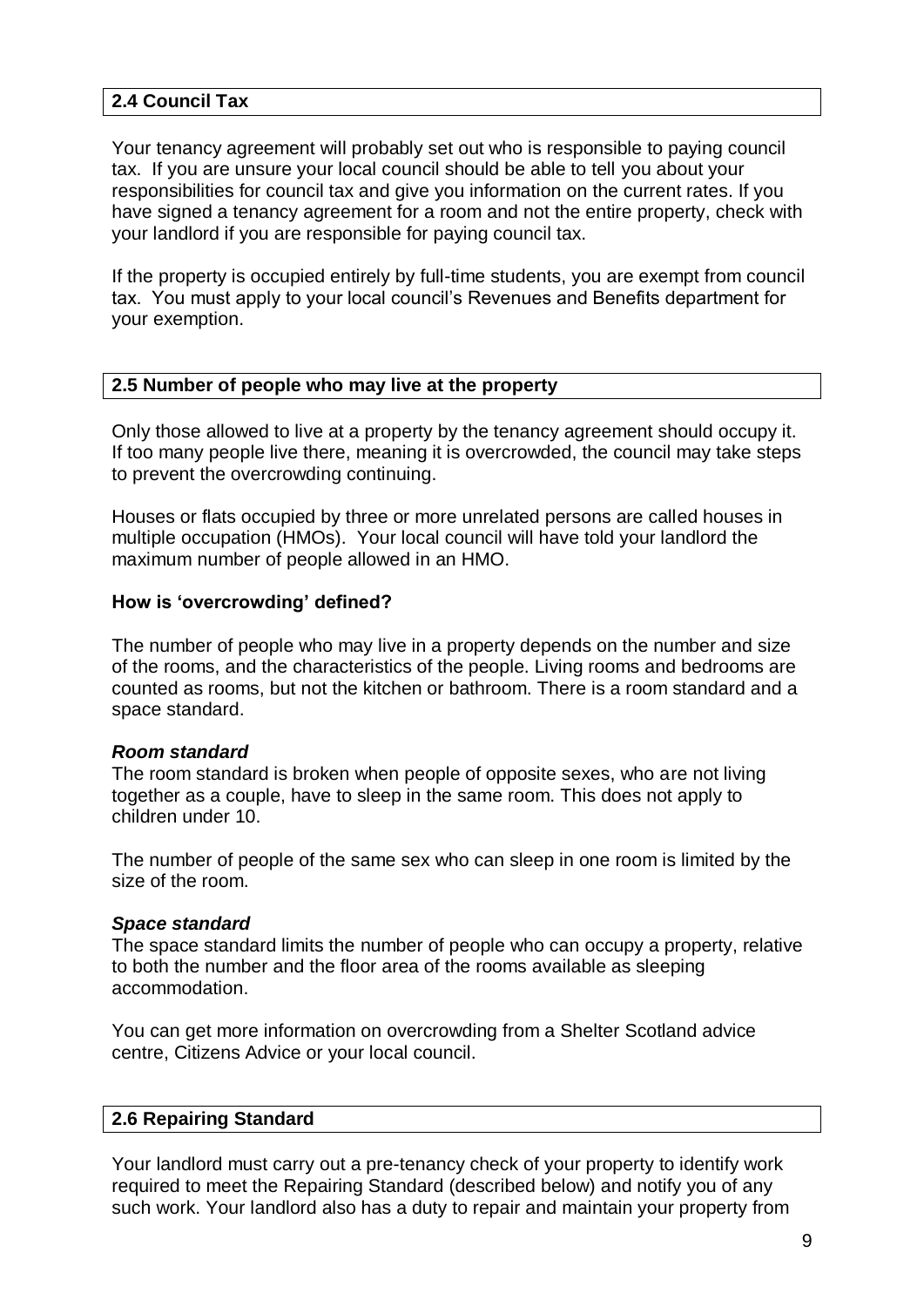the tenancy start date and throughout the tenancy. This includes a duty to make good any damage caused by doing this work. On becoming aware of a defect, your landlord must complete the work within a reasonable time.

A privately rented property must meet the Repairing Standard as follows:

- The property must be wind and water tight and in all other respects reasonably fit for people to live in.
- The structure and exterior (including drains, gutters and external pipes) must be in a reasonable state of repair and in proper working order.
- $\bullet$  Installations for supplying water, gas and electricity and for sanitation, space heating and heating water must be in a reasonable state of repair and in proper working order.
- Any fixtures, fittings and appliances that the landlord provides under the tenancy must be in a reasonable state of repair and in proper working order.
- Any furnishings that the landlord provides under the tenancy must be capable of being used safely for the purpose for which they are designed.
- The property must have a satisfactory way of detecting fires and for giving warning in the event of a fire or suspected fire.

If, after notification of any problem, the problem persists, has not been attended to satisfactorily or if there is disagreement about whether or not there is a problem, then you have the right to refer the matter to the Private Rented Housing Panel (*see section 5 - further advice and support*). The Private Rented Housing Panel has power to require your landlord to carry out work necessary to meet the Repairing Standard.

# **Repairs and maintenance - access**

You must give your landlord reasonable access to the property to do repairs and maintenance. If you fail to agree a suitable time, your landlord must give you at least 24 hours' written notice that they intend to enter the property unless they need to do an emergency repair.

### **2.7 Inventories**

An inventory is a list of everything in the property that you are renting (for example, furniture, carpets and curtains, kitchenware) and its condition.

An inventory can help avoid a dispute over your deposit when you move out because it proves what state the property was in when you moved in. In particular, it can help if a dispute is lodged with a tenancy deposit scheme (*see section 4.5*).

It is in your landlord's interest to provide an inventory because if you break or damage anything while you are living there, the inventory shows it was not broken before you moved in. On the other hand, if anything in the property is already damaged, the inventory proves you did not do it.

Your landlord or letting agent should give you an inventory. If they have not done so by the time you move in, ask for one.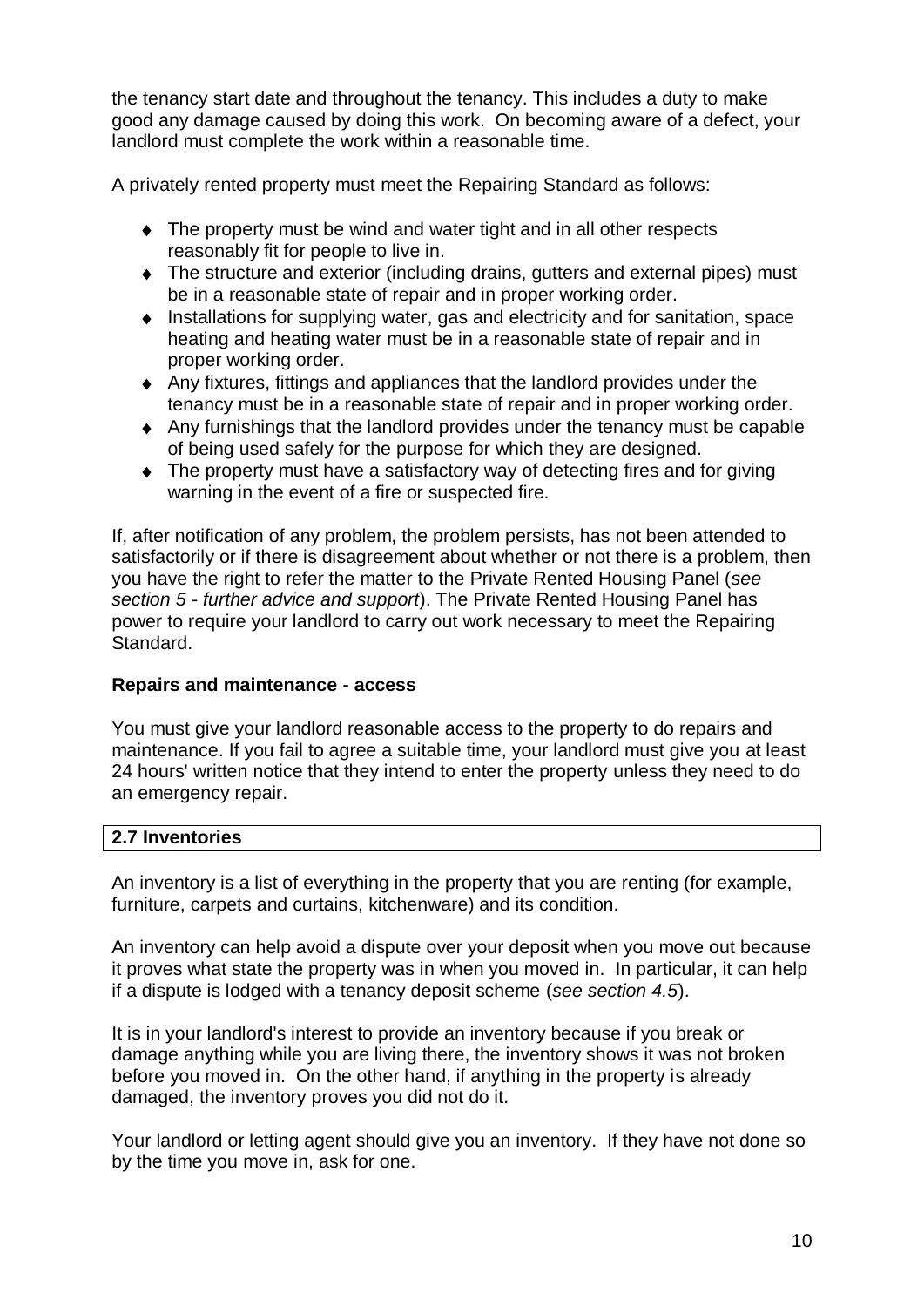In summary, here are the key things you should do:

- ◆ Check the inventory before you sign it make a note of anything damaged, broken or worn. Make sure everything in the property is listed on the inventory, and that it lists nothing you cannot find in the property.
- ◆ Make sure you and your landlord sign the inventory once you are sure the inventory is correct, both you and your landlord or letting agent should sign it.
- **Take photos**, then you can prove the state of the property when you moved in.
- **Store the inventory and your photos in a place where you can find them** in case you need to rely on them to get your deposit back.

### **2.8 Fire safety**

By law, your landlord must provide fire-detection equipment (e.g. a smoke alarm) for your property. You can find out more about fire safety requirements for privately rented properties on the Scottish Government website: [www.scotland.gov.uk/tenant/info/forms](http://www.scotland.gov.uk/tenant/info/forms)

Your landlord also has a general duty to keep your property fit for you to live in and to ensure it does not endanger your health. This includes ensuring there are no fire or other hazards in your home, such as loose wiring or dangerous stairs.

If your landlord refuses to provide a fire-detection alarm or you feel there are fire risks in your property, you can take action to make sure they put things right. Either you can apply to the Private Rented Housing Panel (*see section 5 - further advice and support* ) or contact your local council's environmental health department.

Landlords of HMOs (*see section 3.2*) must ensure there are adequate fire precautions and escape routes.

The Scottish Government has produced a leaflet on fire safety in the home which is available at: [www.scotland.gov.uk/tenant/info/forms](http://www.scotland.gov.uk/tenant/info/forms)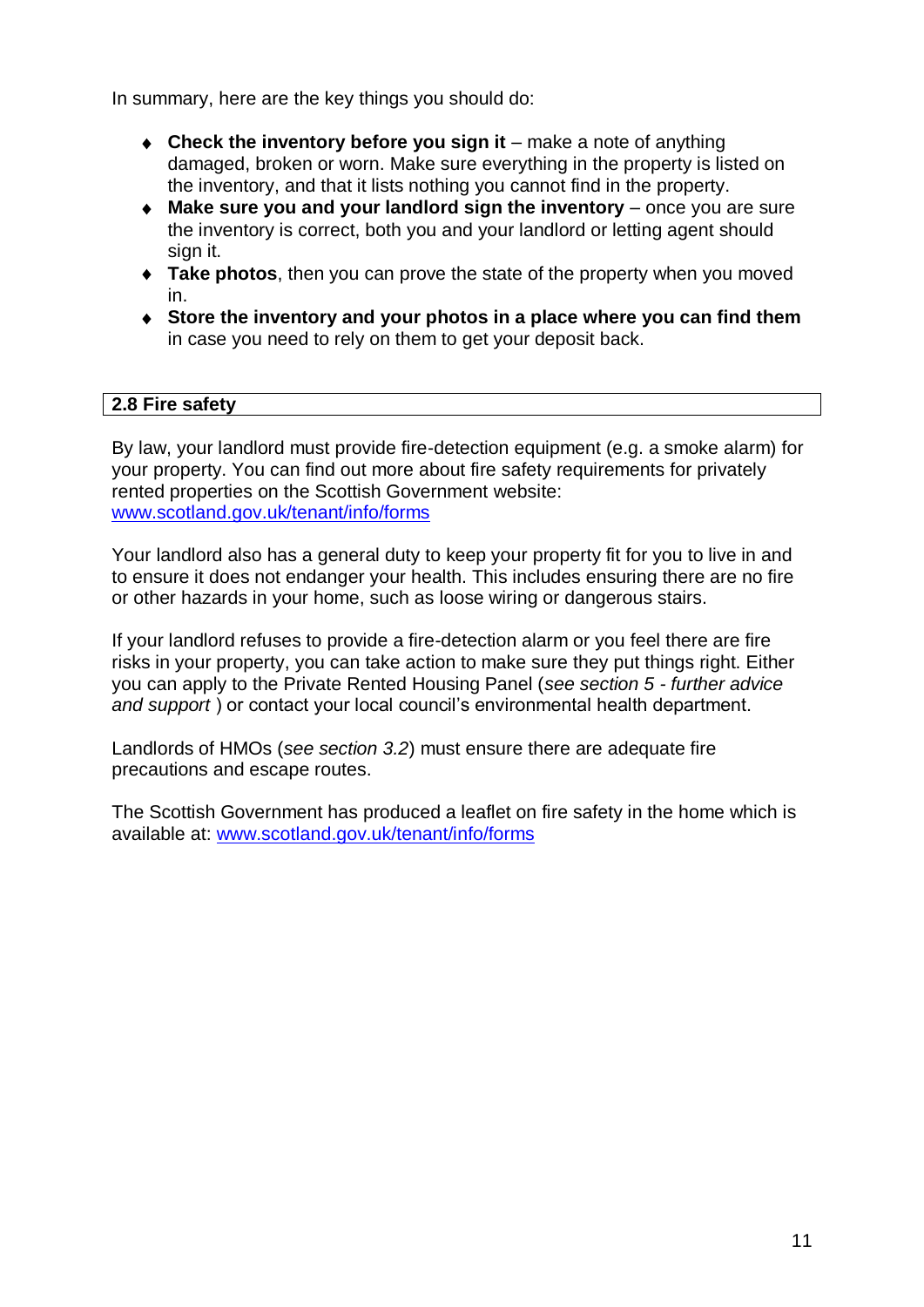# **3 Information about your landlord**

### **3.1 Landlord registration**

Most private landlords must register with their local council to ensure they are a 'fit and proper person' to let property. Details of any properties let by a landlord and any agent acting on a landlord's behalf must be notified to the council. For most landlords it is an offence to let a property without being registered, with a maximum fine of £50,000.

Your landlord's registration number should be included in your tenancy agreement (unless they have only recently applied to register). You can check online at [www.landlordregistrationscotland.gov.uk](http://www.landlordregistrationscotland.gov.uk/) to see if your landlord is registered or you can contact your local council. If your landlord is not registered, contact your local council.

You can find out more about landlord registration on the Scottish Government website: [www.scotland.gov.uk/privaterenting](http://www.scotland.gov.uk/privaterenting) 

### **3.2 House in multiple occupation (HMO) licensing**

An HMO (house in multiple occupation) is a property occupied by three or more tenants who are not members of the same family (or one or other of two families). HMO landlords must have a licence from the local council. This ensures that the property is managed properly and meets certain basic safety standards. You can find out more about HMOs on the Scottish Government website: [www.scotland.gov.uk/privaterenting](http://www.scotland.gov.uk/privaterenting) 

To find out whether your property has an HMO licence, ask your landlord or contact your local council. Your council will have a list of all the licensed HMOs in their area.

It is a criminal offence for your landlord to operate an HMO without a licence, and they could be fined up to £50,000. If your local council thinks a property is being run as an unlicensed HMO, they can inspect it without giving any warning. If you think the HMO you are living in may be unlicensed, you should contact your local council.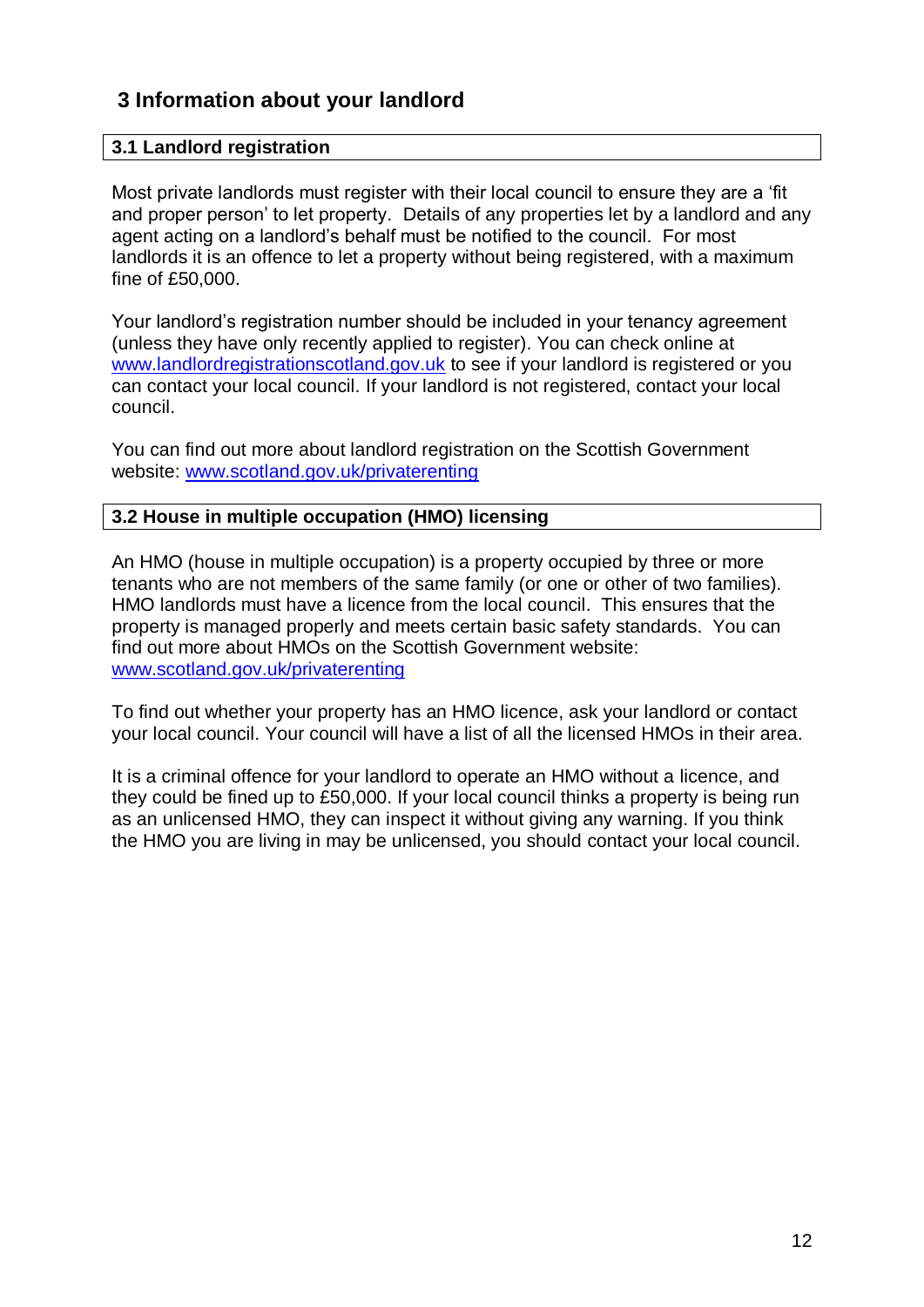# **4 Responsibilities of tenants and landlords**

This section covers your responsibilities and those of your landlord. Other parts of the pack cover your rights.

# **4.1 Tenant's main responsibilities**

You have certain responsibilities as a tenant. Please read your tenancy agreement for more specific information but the following list of responsibilities will apply to most tenancies.

- $\bullet$  To occupy the property as your main home.
- $\bullet$  To pay your rent in full and on time.
- To contact your landlord immediately if you are having difficulty paying the rent.
- Not to cause damage to the property, fixtures, fittings or furniture belonging to the landlord and not to allow members of your household or visitors to do so.
- $\bullet$  To read and comply with your tenancy agreement as regards its policies on smoking in the property, keeping pets etc.
- Not to make alterations to the property without getting your landlord's written permission first.
- $\bullet$  To report promptly the need for any repairs to the landlord.
- Not to cause disturbance, nuisance or annoyance to neighbours and not to allow your visitors to do so.
- To allow the landlord access to the property to inspect it or carry out repairs after giving sufficient notice.
- To give your landlord written notice when you wish to end the tenancy.
- To maintain any communal areas if the maintenance is not included in your rent.
- $\bullet$  To put out bins and recycling boxes for collection.

# **4.2 Landlord's main responsibilities**

- $\bullet$  To give you their name and address.
- ◆ To give you a tenancy agreement.
- $\bullet$  To respect your right to peace and quiet in the property.
- $\bullet$  To give proper notice before entering the property.
- $\bullet$  To meet gas, electricity and other safety requirements in the property.
- To maintain the property's structure and exterior.
- $\bullet$  To follow the correct legal procedures if they want you to leave.
- $\bullet$  To register with their local council.
- To have an Energy Performance Certificate for the property.
- To allow adaptations for disabled people, within reason. Your local council may be able to provide support through the 'scheme of assistance'.
- $\bullet$  To ensure the property meets the Repairing Standard.
- ◆ To take action to address any antisocial behaviour by their tenants in and around the property.
- $\bullet$  To register any deposit with an approved tenancy deposit scheme.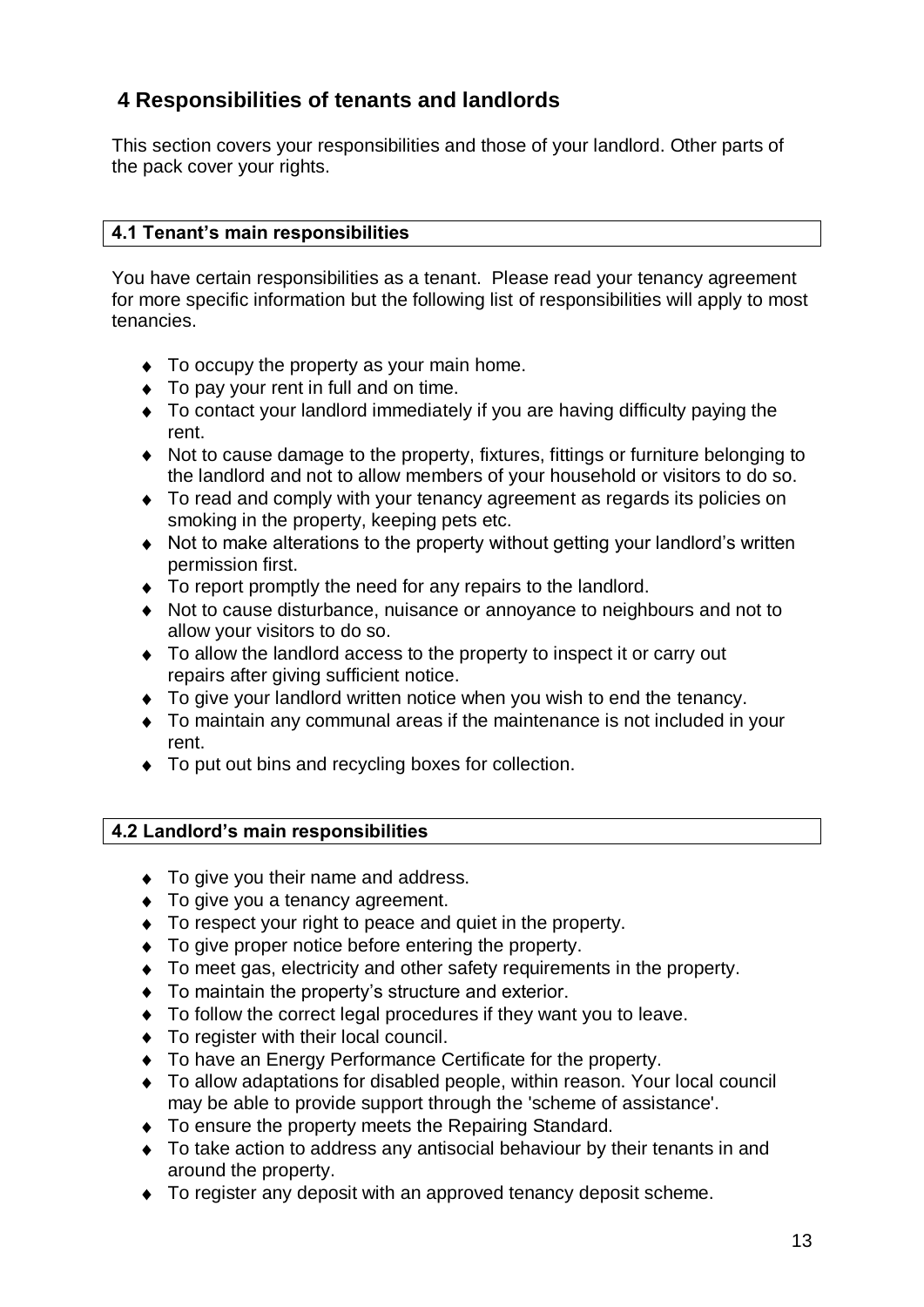◆ To give you this Tenant Information Pack.

### **4.3 Role of letting agents**

If a letting agent acts for your landlord, they may be responsible for arranging your tenancy's day-to-day maintenance and repairs, and taking your rent payments. However, your contract is with your landlord. This is why your landlord's name and address must appear on your tenancy agreement.

Any legal action arising from your tenancy (for example, over the return of your deposit) would be raised against your landlord, not the letting agent. Also, your landlord is legally responsible for ensuring that all safety regulations are met.

# **Tenancy fees**

It is against the law for a landlord – or a letting agent acting on their behalf – to charge or receive any premium or require the making of any loan as a condition of granting, renewing or continuing your tenancy. The landlord or their letting agent may charge only rent and a refundable deposit of two months' rent at the most.

The meaning of 'premium' includes any fine or other sum and what the law calls any other 'pecuniary consideration' (e.g. money that has to be paid in the present or in the future). It includes a service or administration fee or charge. It excludes, however, charges connected to the UK Government's Green Deal that are attached to a privately rented property. More information on the Green Deal can be found at [www.scotland.gov.uk/tenant/info/forms.](http://www.scotland.gov.uk/tenant/info/forms)

### **4.4 Harassment and unlawful eviction**

If your landlord tries to physically remove you from the property without a court's permission, they are committing a criminal offence regardless of the circumstances. Your landlord must follow the formal legal process set out in section 1 of this pack to recover possession of their property. If you do not leave voluntarily, the landlord must obtain a Decree for Eviction from the Sheriff Court. If the landlord obtains such a decree, the actual eviction must be done by Sheriff Officers, not the landlord or their agents.

If your landlord has physically removed you from your rented home or threatened to do so, you should report the matter to the Police.

As a tenant of a privately rented property, the law protects you against harassment and unlawful eviction in two ways:

- by making harassment and unlawful eviction criminal offences, and
- by enabling you to claim damages through the courts.

The law against harassment applies to everyone living in residential property. This means the law protects you whether you have a full tenancy or some other right of occupation or occupancy agreement. It applies if your landlord personally harasses or evicts you unlawfully, or if somebody else does it for them. Related to this, your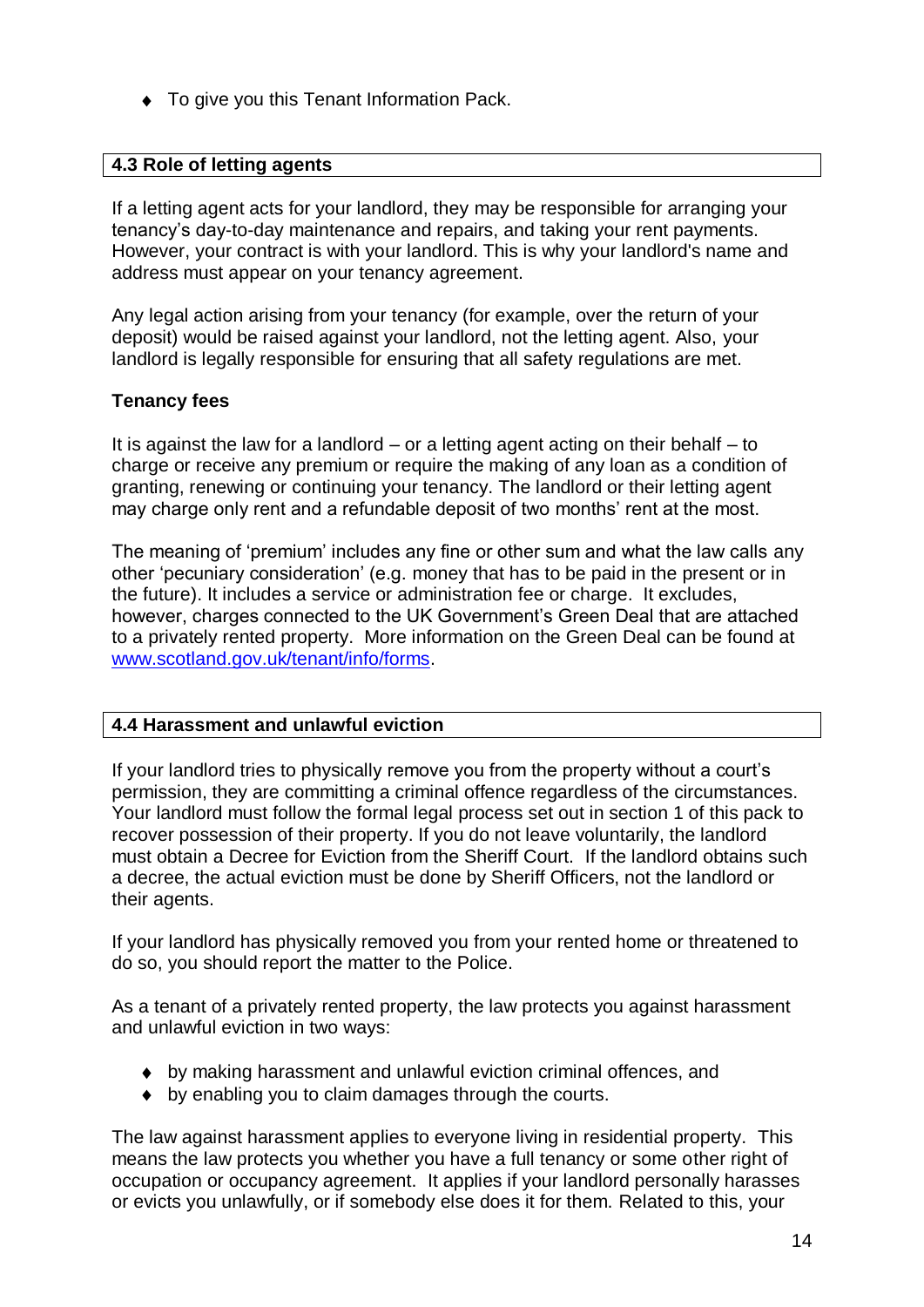landlord has no right to use retained keys to enter the property without your permission, except in an emergency.

The Scottish Government booklet 'Protection against Harassment and Unlawful Evictions' [\(www.scotland.gov.uk/tenant/info/forms\)](http://www.scotland.gov.uk/tenant/info/forms) provides full details of private tenants' rights on these matters.

### **4.5 Tenancy deposit schemes**

A tenancy deposit scheme is an independent third-party scheme approved by the Scottish Government to hold and protect your deposit until the landlord needs to repay it at the end of the tenancy.

### **How do tenancy deposit schemes work?**

All landlords who receive a deposit, and who must register in the local council's register of landlords, must comply with the tenancy deposit scheme regulations. Your landlord must give you information on the circumstances in which they may withhold your deposit and give you details of the scheme protecting it.

Once you pay the deposit to your landlord or letting agent, your landlord must give it to an approved deposit scheme to hold in a designated account. Your landlord must ensure the deposit remains with an approved scheme until it is due to be repaid after the end of the tenancy.

You may apply to a Sheriff Court for sanctions against your landlord for failing to comply with the regulations. If the Sheriff decides your landlord has failed to comply, they can order the landlord to pay you up to three times the deposit amount. They may also order that your landlord sends the deposit to an approved scheme or provides the missing information.

### **How will I get my deposit back at the end of a tenancy?**

Your landlord should apply to the scheme for repayment of the deposit after the end of the tenancy, giving details about how much of the deposit should be repaid to you. If this does not happen, you can also apply for repayment.

The scheme will write to you, asking you to say whether you agree with the landlord's application, or whether you wish to dispute the amount. If you agree with the landlord's application, the scheme will repay the deposit accordingly.

If you disagree with the amount of deposit your landlord has applied for, you can ask for the dispute to be referred to an independent adjudicator. Before this can happen, the scheme must be sure you have tried to resolve the dispute with your landlord. The adjudicator will decide how the deposit should be repaid, based on evidence from you and your landlord.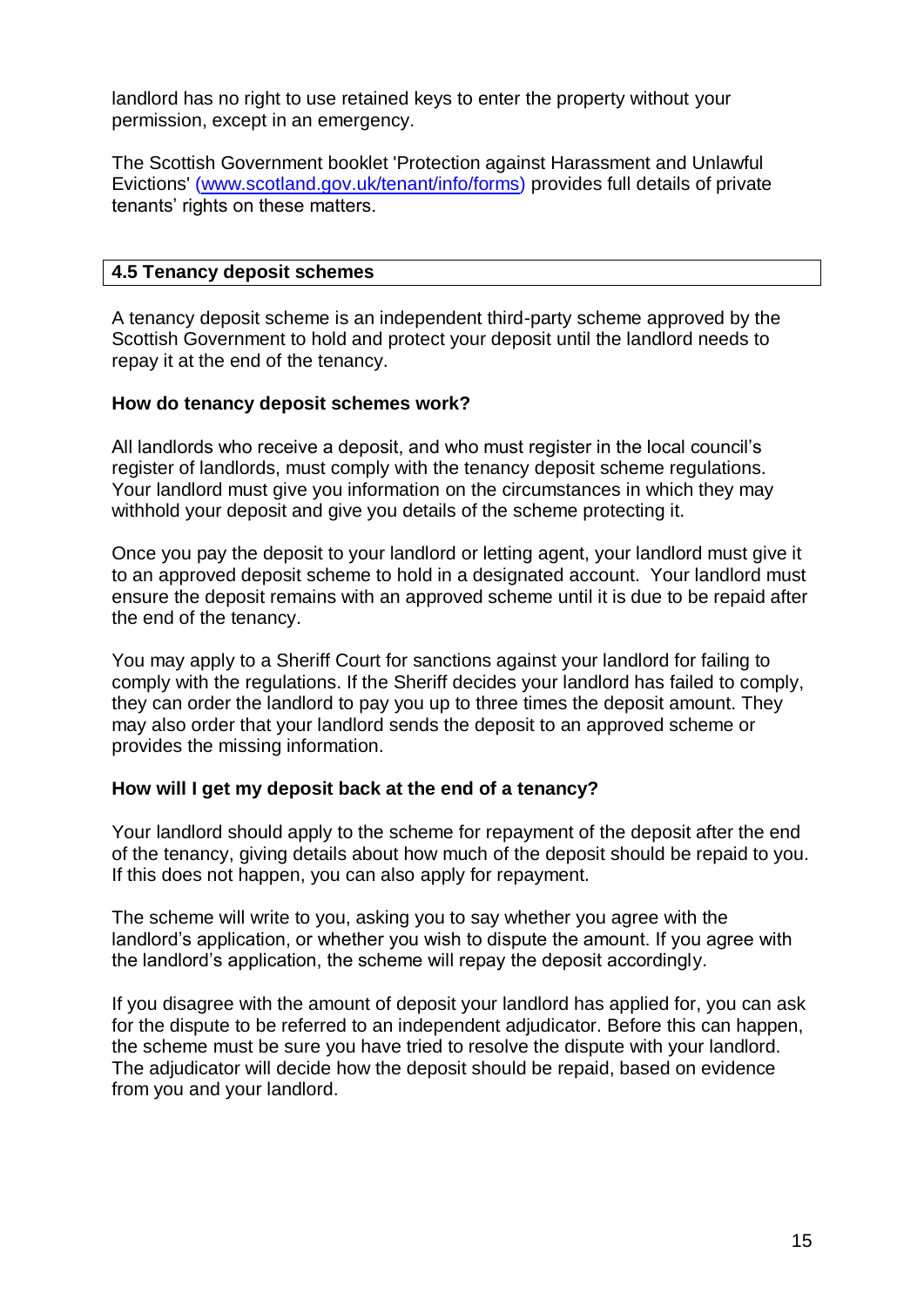# **How long will it take to get my deposit back?**

If you agree with the landlord's application, the deposit will be repaid in five working days. The return of deposits may take longer if the amount is disputed or if one of the parties cannot be contacted or does not cooperate.

You can read more about tenancy deposit schemes on the Scottish Government website: [www.scotland.gov.uk/privaterenting](http://www.scotland.gov.uk/privaterenting) 

# **4.6 Antisocial behaviour – tenant and landlord obligations**

### **Tenants**

Everyone has the right to live safely and peacefully without worrying about being annoyed or harassed. Antisocial behaviour means behaviour that causes or is likely to cause fear, alarm or distress. If you act in a way that causes nuisance or annoyance and stops people enjoying the peaceful occupation of their home, this may be considered antisocial behaviour. These actions include, but are not limited to:

- ◆ persistent, excessive noise;
- ◆ verbal or physical abuse of neighbours;
- ◆ racial or sexual harassment:
- vandalism in the neighbourhood or damaging neighbours' property; or
- ◆ drug abuse or selling drugs.

You are also responsible for the behaviour of family or friends visiting your property. Your landlord may take action against you if you have broken a clause in the tenancy agreement which refers to antisocial behaviour.

If you are affected by other people's antisocial behaviour, you should keep a written record of the incidents, with dates and times. Depending on the seriousness of the situation and how badly it affects you, you should contact the Police or your nearest Citizens Advice Bureau. Your local council's Antisocial Behaviour Team should also be able to give you more information on these issues.

# **Landlords**

Landlords also have a responsibility to prevent their tenants behaving in an antisocial way in and around their homes. This means that if tenants are acting in a way that causes or is likely to cause alarm, distress, nuisance or annoyance to anyone living near their home, the landlord must take action. Steps landlords can take include:

- investigating complaints about their tenants' behaviour;
- writing to tenants to explain that their behaviour is causing concern and asking them to modify it;
- ◆ giving advice on noise reduction;
- asking the council to apply for an Antisocial Behaviour Order for the tenants;
- $\bullet$  going to court to get an interdict to prevent the tenants behaving in a certain way; and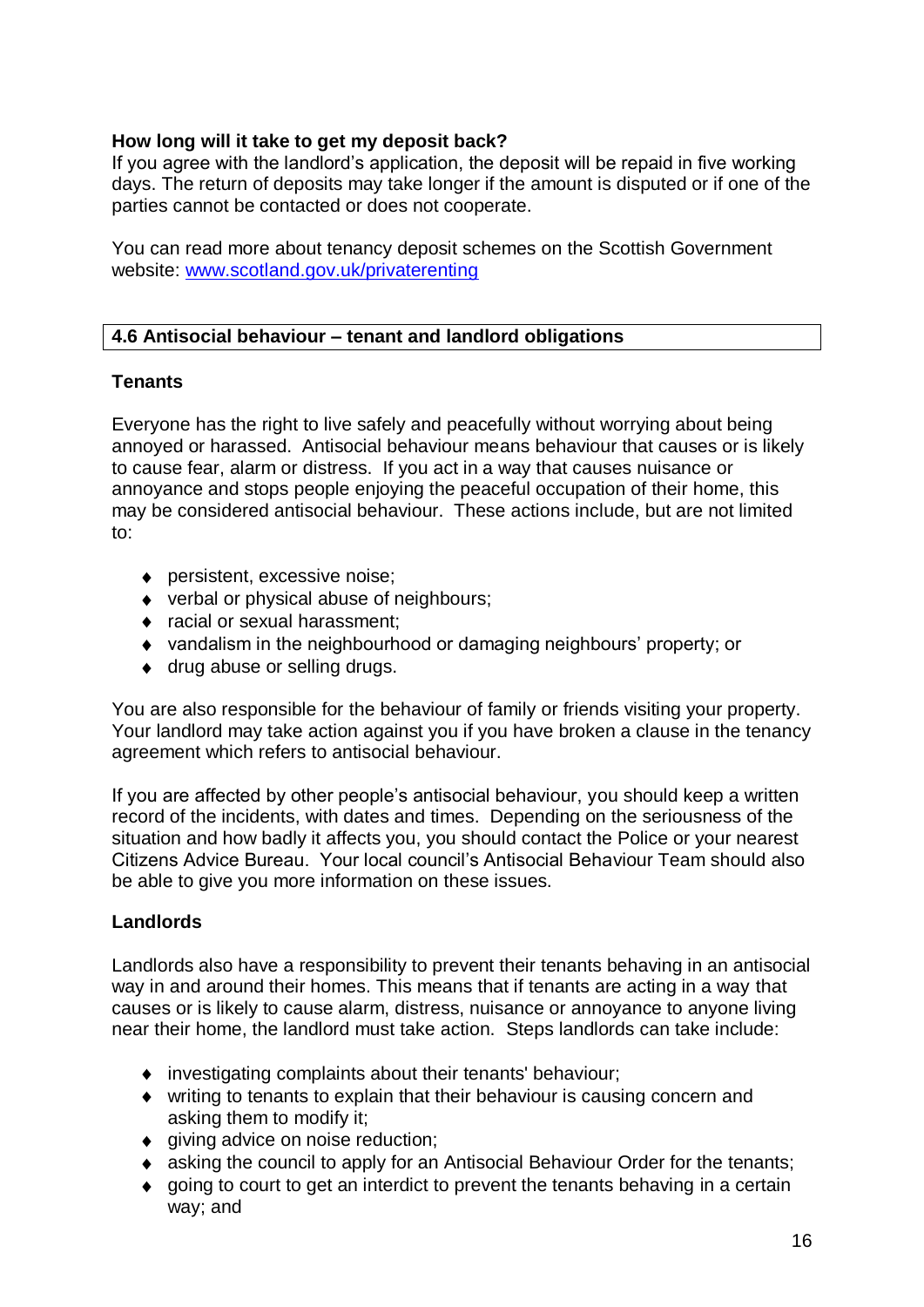$\bullet$  threatening to evict the tenants.

If a landlord's attempts fail, they can ask the council for help to address the antisocial behaviour.

However, if a landlord does not try to stop the antisocial behaviour, the local council can serve an Antisocial Behaviour Notice on the landlord ordering them to take specific action to deal with the problem. If the landlord does not do what the Antisocial Behaviour Notice says, the council can ask a court to stop rent payments to the landlord and give the council control of the property.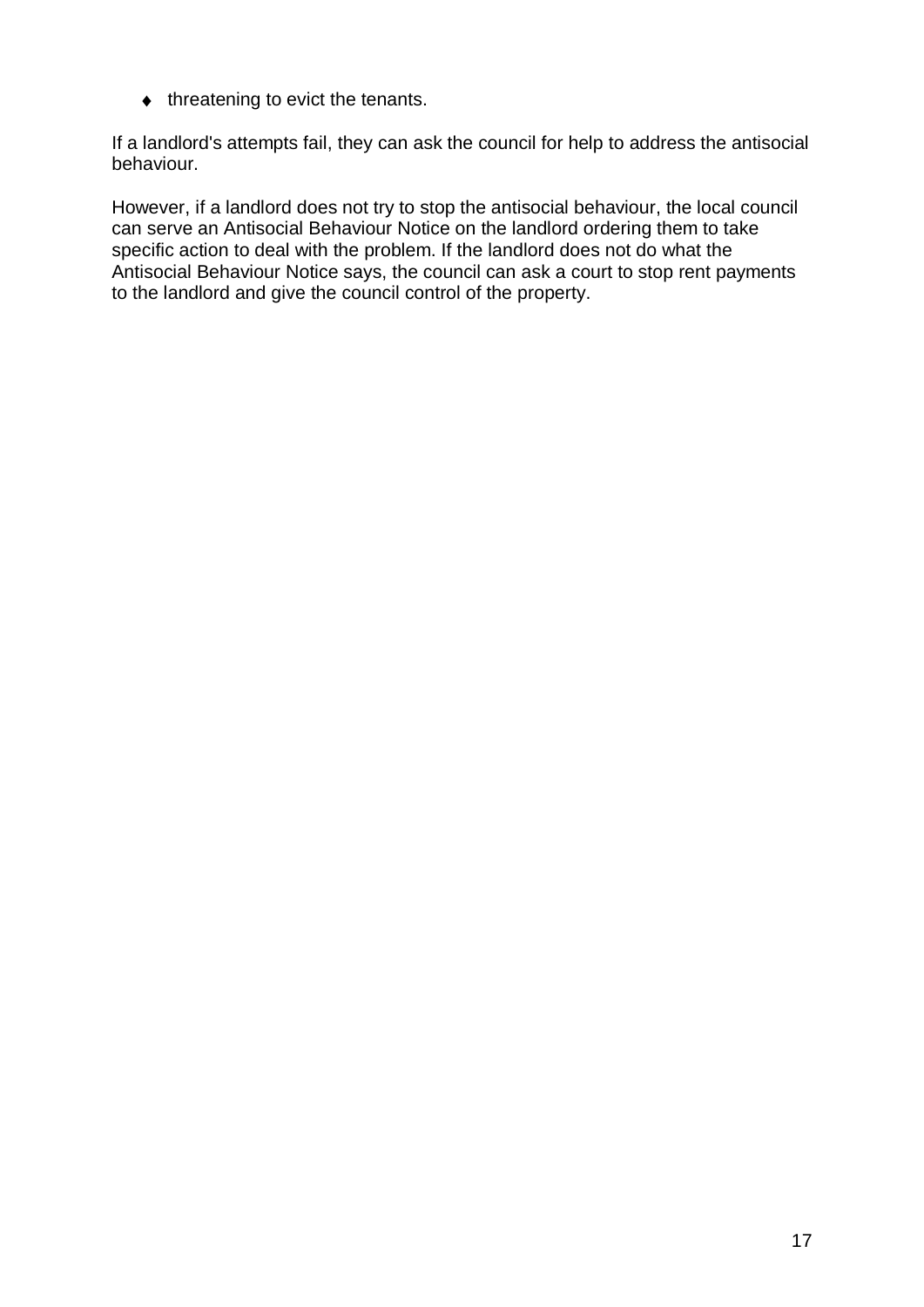# **5 Further advice and support**

### *General advice*

### **Citizens Advice Scotland**

*Gives you details of your local Citizens Advice Bureau which can help with money, legal, consumer and other problems.* Tel: 0808 800 9060 [www.cas.org.uk](http://www.cas.org.uk/)

### **Energy Saving Trust**

*Gives independent help and advice on how to save energy in the home.* Tel: 0800 512 012 [www.energysavingtrust.org.uk/scotland](http://www.energysavingtrust.org.uk/scotland)

#### **Office of the Gas and Electricity Markets (Ofgem)**

*Protects the interests of gas and electricity consumers.* Tel: 0141 331 2678 [www.ofgem.gov.uk](http://www.ofgem.gov.uk/)

### *Housing advice*

### **Shelter Scotland**

*Offers advice, information and advocacy to tenants in privately rented housing.* Tel: 0808 800 4444 [www.shelterscotland.org](http://www.shelterscotland.org/)

### **Private Rented Housing Panel**

*Provides tenants with a way of enforcing the Repairing Standard and, for some tenancies, setting reasonable rents.*  Tel: 0141 242 0142 [www.prhpscotland.gov.uk](http://scotland.shelter.org.uk/get_advice/advice_topics/repairs_and_bad_conditions/repairs_in_private_rented_accommodation/the_private_rented_housing_panel_prhp/?a=27702)

### *Safety advice*

### **Gas Safe Register**

*Offers gas safety advice and can take action to ensure that gas appliances in your property are safe.* Tel: 0800 408 5500 [www.gassaferegister.co.uk](http://www.gassaferegister.co.uk/)

### **Health and Safety Executive**

*Provides a range of health and safety advice.*  [www.hse.gov.uk/contact](http://www.hse.gov.uk/contact/)

### **Electrical Safety Council**

*UK charity that provides electricity safety advice for the home.* Tel: 0131 445 4690 [www.esc.org.uk](http://www.esc.org.uk/)

### *Landlord and letting agent representatives*

### **Scottish Association of Landlords**

*Represents the interests of landlords and letting agencies in Scotland.*  Tel: 0131 564 0100 [www.scottishlandlords.com](http://scotland.shelter.org.uk/get_advice/information_for_landlords/?a=26653)

#### **Scottish Land and Estates**

*Represents the interests of rural landlords in Scotland.*  Tel: 0131 653 5400 [www.scottishlandandestates.co.uk](http://www.scottishlandandestates.co.uk/)

### **Landlord Accreditation Scotland**

*Provides you with information on accommodation which is managed by an accredited landlord.* Tel: 0131 553 2211 [www.landlordaccreditationscotland.com](http://www.landlordaccreditationscotland.com/)

### **National Landlords Association**

*An association for private landlords in the UK.* Tel: 020 7840 8900 [www.landlords.org.uk](http://www.landlords.org.uk/)

#### **Association of Residential Letting Agents**

*An association for registered letting agents.*  Tel: 0844 387 0555 [www.arla.co.uk](http://www.arla.co.uk/)